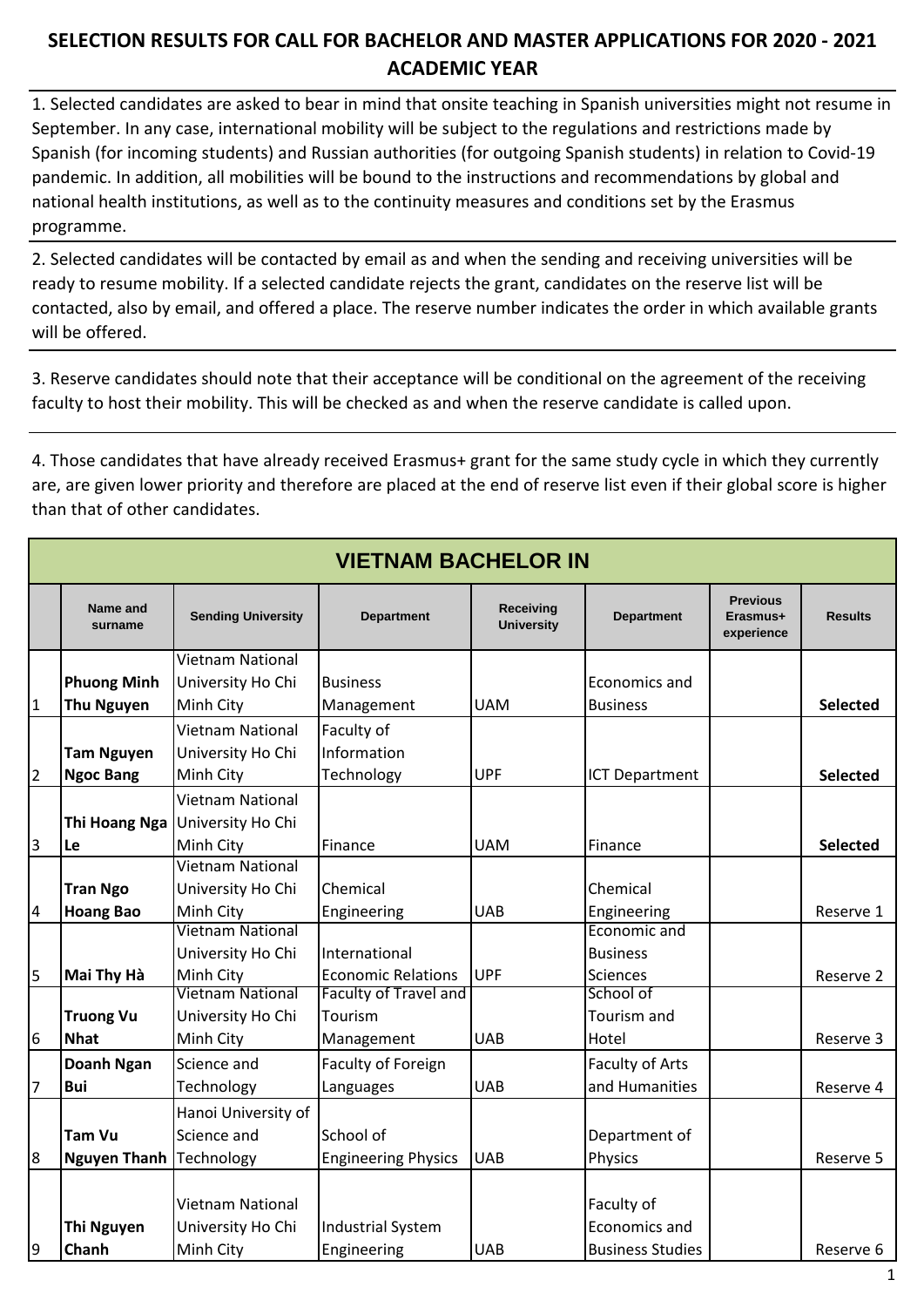|                | Name and<br>surname   | <b>Sending University</b> | <b>Department</b>            | Receiving<br><b>University</b> | <b>Department</b>        | <b>Previous</b><br>Erasmus+<br>experience | <b>Results</b>                  |
|----------------|-----------------------|---------------------------|------------------------------|--------------------------------|--------------------------|-------------------------------------------|---------------------------------|
|                |                       | <b>Vietnam National</b>   |                              |                                | Economic and             |                                           |                                 |
|                | <b>Hoang Nguyen</b>   | University Ho Chi         |                              |                                | <b>Business</b>          |                                           |                                 |
| 10             | Lam                   | Minh City                 | <b>International Office</b>  | <b>UPF</b>                     | <b>Sciences</b>          |                                           | Reserve 7                       |
|                |                       | Vietnam National          |                              |                                |                          |                                           |                                 |
|                | <b>Thuy Nhi</b>       | University Ho Chi         | <b>Business</b>              |                                | <b>Business</b>          |                                           |                                 |
| 11             | <b>Nguyen</b>         | Minh City                 | Administration               | <b>UPF</b>                     | Administration           |                                           | Reserve 8                       |
|                |                       | <b>Vietnam National</b>   |                              |                                |                          |                                           |                                 |
|                |                       | University Ho Chi         | <b>English Linguistics</b>   | UAB, UAM,                      | <b>Translation and</b>   |                                           |                                 |
| 12             | <b>Thanh Chau</b>     | Minh City                 | and Literature               | <b>UPF</b>                     | Interpreting             |                                           | Reserve 9                       |
|                | <b>Ngoc Quang</b>     | Science and               | <b>School of Chemical</b>    |                                | Faculty of               |                                           |                                 |
| 13             | Phan                  | Technology                | Engineering                  | <b>UAM</b>                     | <b>Sciences</b>          |                                           | Reserve 10                      |
|                |                       |                           | <b>INDONESIA BACHELOR IN</b> |                                |                          |                                           |                                 |
|                | Name and<br>surname   | <b>Sending University</b> | <b>Department</b>            | Receiving<br><b>University</b> | <b>Department</b>        |                                           | <b>Results</b>                  |
|                | <b>Monisha Sonia</b>  | Universitas               |                              |                                |                          |                                           |                                 |
| $\mathbf{1}$   | <b>Selvan</b>         | Airlangga                 | Psychology                   | <b>UAB</b>                     | Psychology               |                                           | <b>Selected</b>                 |
|                | <b>Akbar Rifqi</b>    | <b>Universitas</b>        | Faculty of                   |                                | Faculty of               |                                           |                                 |
| $\overline{2}$ | Fauzi                 | Airlangga                 | <b>Humanities</b>            | <b>UPF</b>                     | <b>Humanities</b>        |                                           | <b>Selected</b>                 |
|                |                       |                           |                              |                                | <b>Faculty of Social</b> |                                           |                                 |
|                | Veronica              | Universitas Gadjah        |                              |                                | and Political            |                                           |                                 |
| 3              | Sasanti               | Mada                      |                              | <b>UPF</b>                     | <b>Sciences</b>          |                                           | Reserve 1                       |
|                | <b>Eko Dwi</b>        | <b>Universitas</b>        |                              |                                | Faculty of Arts          |                                           |                                 |
| $\overline{a}$ | <b>Prasetio</b>       | Airlangga                 | Humanities                   | <b>UAB</b>                     | and Humanities           |                                           | Reserve 2                       |
|                | Anggraini             | Universitas Gadjah        | Faculty of                   |                                | School of                |                                           |                                 |
| 5              | Ningsih               | Mada                      | Engineering                  | UC3M                           | Engineering              |                                           | Reserve 3                       |
|                |                       |                           |                              |                                | <b>Faculty of Social</b> |                                           |                                 |
|                |                       |                           | Faculty of                   |                                | Sciences and             |                                           |                                 |
| 6              | Viska Lensia          | <b>BINUS</b>              | Humanities                   | UC3M                           | Law                      |                                           | Reserve 4                       |
|                | <b>William Junior</b> |                           |                              |                                | Biomedical               |                                           |                                 |
| 7              | <b>Herlie</b>         | <b>BINUS</b>              | Psychology                   | <b>UAB</b>                     | <b>Sciences</b>          |                                           | Reserve 5                       |
|                |                       | <b>Universitas</b>        |                              |                                |                          |                                           |                                 |
|                | <b>Hanny Sri</b>      | Muhammadiyah              |                              |                                | Political and            |                                           |                                 |
| 8              | Handayani             | Yogyakarta                | Social and Politics          | <b>UPF</b>                     | Social Science           |                                           | Reserve 6                       |
|                | <b>Luqman Fahd</b>    | Universitas Gadjah        | <b>Faculty of Economics</b>  |                                | Economics and            |                                           |                                 |
| 9              | Muktiwibowo           | Mada                      | and Business                 | <b>UPF</b>                     | <b>Business</b>          |                                           | Reserve 7                       |
|                |                       |                           |                              |                                | <b>English Studies</b>   |                                           |                                 |
|                |                       |                           |                              |                                | at UAB and UAB,          |                                           |                                 |
|                | <b>Desnelly</b>       |                           |                              | UAM, UAB,                      | Global Studies at        |                                           |                                 |
| 10             | Ponamon               | <b>BINUS</b>              | English Literature           | <b>UPF</b>                     | <b>UPF</b>               |                                           | Reserve 8                       |
|                |                       |                           |                              |                                |                          |                                           |                                 |
|                | <b>Billy</b>          |                           |                              |                                | Computer                 |                                           |                                 |
| 11             | <b>Sudarsono</b>      | <b>BINUS</b>              | <b>Computer Science</b>      | <b>UPF</b>                     | Engineering              |                                           | Reserve 9                       |
|                |                       |                           | Management and               |                                | Economic and             |                                           |                                 |
| 12             | Javin Shahri          | <b>BINUS</b>              | Marketing                    | <b>UPF</b>                     | <b>Business</b>          |                                           | Reserve 10                      |
|                |                       |                           | <b>Electircal and</b>        |                                |                          |                                           | Excluded,                       |
|                | <b>Kenzy Dario</b>    | Universitas Gadjah        | Information                  |                                | Computer                 |                                           | eligibility<br>requirements not |
| 13             | Sanjaya               | Mada                      | Engineering                  | <b>UPF</b>                     | Science                  |                                           | met                             |
|                |                       |                           |                              |                                |                          |                                           | Excluded,                       |
|                |                       | Universitas Gadjah        |                              |                                |                          |                                           | eligibility                     |
| 14             | Hasna Alboneh Mada    |                           | Law                          | <b>UAB</b>                     | Law                      |                                           | requirements not<br>met         |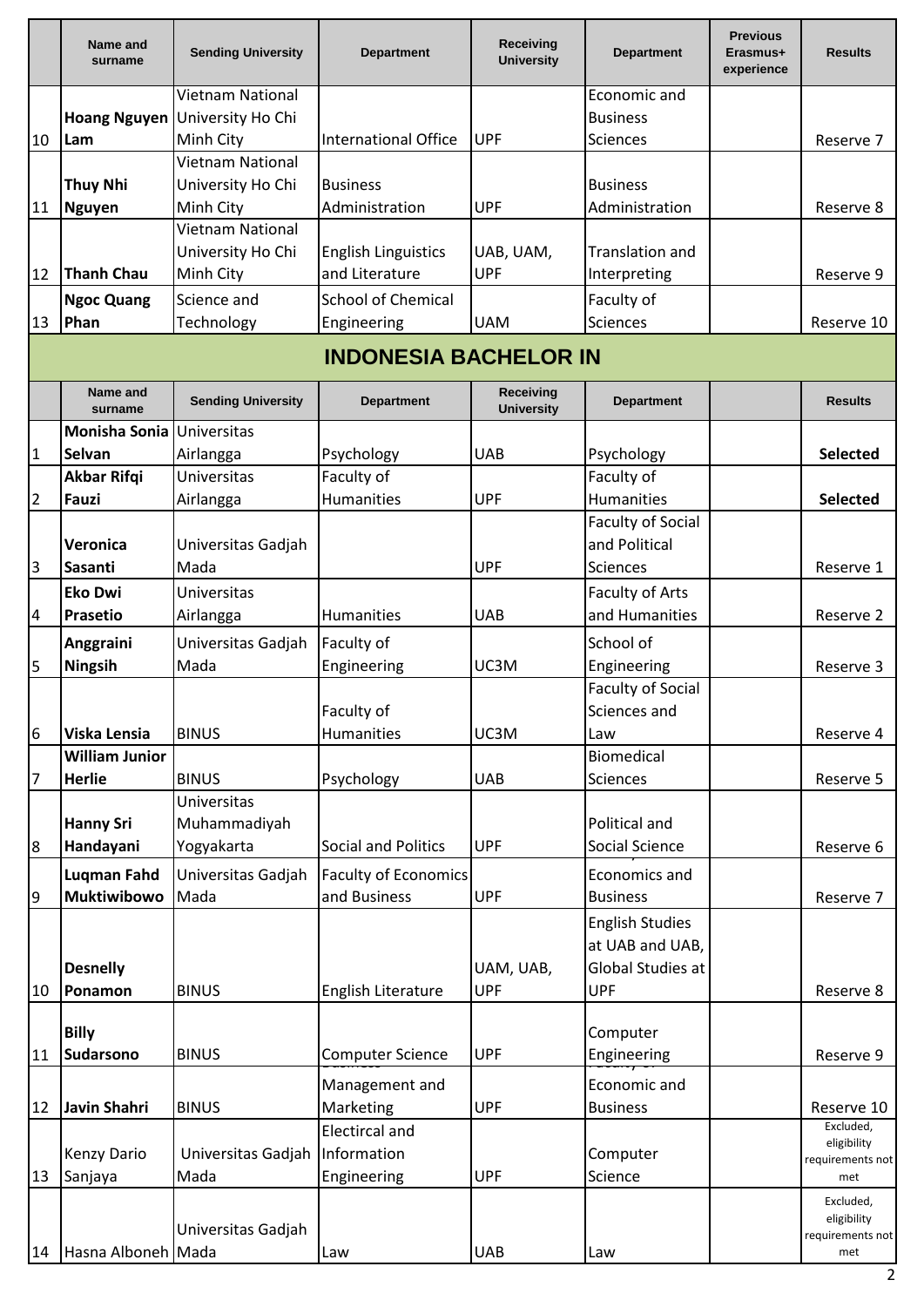|                | Name and<br>surname                  | <b>Sending University</b>        | <b>Department</b>           | Receiving<br><b>University</b> | <b>Department</b>               | <b>Previous</b><br>Erasmus+<br>experience | <b>Results</b>           |  |  |
|----------------|--------------------------------------|----------------------------------|-----------------------------|--------------------------------|---------------------------------|-------------------------------------------|--------------------------|--|--|
|                |                                      |                                  |                             |                                | Faculty of                      |                                           | Excluded,<br>eligibility |  |  |
|                |                                      | Universitas Gadjah               | Faculty of                  |                                | Philosophy and                  |                                           | requirements not         |  |  |
| 15             | Hafizh Faizah                        | Mada                             | Philosophy                  | <b>UAM</b>                     | Art                             |                                           | met                      |  |  |
|                |                                      |                                  |                             |                                |                                 |                                           | Excluded,                |  |  |
|                |                                      |                                  |                             |                                | Faculty of                      |                                           | eligibility              |  |  |
|                | Muhammad                             | <b>Universitas</b>               | Faculty of Social and       |                                | <b>Political Science</b>        |                                           | requirements not         |  |  |
| 16             | Hafizh Irhamna                       | Airlangga                        | <b>Political Sciences</b>   | <b>UAB</b>                     | and Sociology                   |                                           | met                      |  |  |
|                |                                      |                                  |                             |                                |                                 |                                           | Excluded,<br>eligibility |  |  |
|                | Made                                 |                                  |                             |                                | <b>Social Sciences</b>          |                                           | requirements not         |  |  |
| 17             | Wirawan                              | <b>BINUS</b>                     | Humanities                  | UC3M                           | an Law                          |                                           | met                      |  |  |
|                |                                      |                                  |                             |                                | Faculty of                      |                                           |                          |  |  |
|                |                                      | Faculty of                       |                             |                                | Economic and                    |                                           | Excluded,<br>eligibility |  |  |
|                | Meidiana                             | Economics and                    |                             |                                | <b>Business</b>                 |                                           | requirements not         |  |  |
| 18             | Nurul Islami                         | <b>Business</b>                  |                             | <b>UPF</b>                     | Sciences                        |                                           | met                      |  |  |
|                |                                      |                                  |                             |                                |                                 |                                           | Excluded,                |  |  |
|                |                                      |                                  |                             |                                | Computer                        |                                           | eligibility              |  |  |
| 19             | Julia Stephanie BINUS                |                                  | <b>Computer Science</b>     | <b>UPF</b>                     | Engineering                     |                                           | requirements not<br>met  |  |  |
|                |                                      |                                  | Department of               |                                |                                 |                                           | Excluded,                |  |  |
|                | Raihana                              | Universitas Gadjah               | Architecture and            |                                | Department of                   |                                           | eligibility              |  |  |
| 20             | Fitriani                             | Mada                             | Planning                    | <b>UAB</b>                     | Art and Design                  |                                           | requirements not<br>met  |  |  |
|                |                                      |                                  |                             |                                |                                 |                                           | Excluded,                |  |  |
|                | Candice                              |                                  |                             |                                |                                 |                                           | eligibility              |  |  |
| 21             | Season                               | <b>BINUS</b>                     | Management                  | <b>UPF</b>                     | Management                      |                                           | requirements not<br>met  |  |  |
|                | <b>RUSSIA BACHELOR AND MASTER IN</b> |                                  |                             |                                |                                 |                                           |                          |  |  |
|                | Name and<br>surname                  | <b>Sending University</b>        | <b>Department</b>           | Receiving<br><b>University</b> | <b>Department</b>               |                                           | <b>Results</b>           |  |  |
|                | <b>Nikita</b>                        | Southern Federal                 | and International           |                                | <b>Political Science</b>        |                                           |                          |  |  |
| $\mathbf{1}$   | <b>Bogdanovich</b>                   | University                       | Relations                   | <b>UAB</b>                     | and Sociology                   |                                           | <b>Selected</b>          |  |  |
|                |                                      |                                  |                             |                                | Faculty of                      |                                           |                          |  |  |
|                |                                      | Lomonosov                        |                             |                                | Translation and                 |                                           |                          |  |  |
|                | <b>Svetlana</b>                      | <b>Moscow State</b>              |                             |                                | Language                        | yes but for a<br>different study          |                          |  |  |
| 2              | Alypova                              | University                       | <b>Faculty of Philology</b> | <b>UPF</b>                     | <b>Sciences</b>                 | cycle                                     | <b>Selected</b>          |  |  |
|                |                                      |                                  |                             |                                | Graduate School                 |                                           |                          |  |  |
|                |                                      | <b>Moscow Power</b>              | Information                 |                                | of Engineering                  |                                           |                          |  |  |
|                | <b>Azamat</b>                        | Engineering                      | Technology and              |                                | and Basic                       |                                           |                          |  |  |
| 3              | Ziiatdinov                           | Institute                        | <b>Computer Science</b>     | UC3M                           | <b>Sciences</b>                 |                                           | <b>Selected</b>          |  |  |
|                |                                      |                                  |                             |                                |                                 |                                           |                          |  |  |
|                | Aleksandr                            | Southern Federal                 |                             |                                |                                 |                                           |                          |  |  |
| $\overline{a}$ |                                      |                                  |                             |                                |                                 |                                           |                          |  |  |
|                | <b>Zaria</b>                         | University                       | Law                         | <b>UAB</b>                     | Law                             |                                           | Selected                 |  |  |
|                |                                      | <b>Moscow Power</b>              | Robotics,                   |                                |                                 |                                           |                          |  |  |
|                | <b>Tatiana</b>                       | Engineering                      | Mechatronics,               |                                | Mechanical                      |                                           |                          |  |  |
| 5              | <b>Timofeeva</b>                     | Institute                        | Dynamics and                | UC3M                           | Engineering                     |                                           | Reserve 1                |  |  |
|                |                                      | <b>Russian State</b>             | International               |                                | Faculty of                      |                                           |                          |  |  |
|                | Ekaterina                            | University for the               | Relations and               |                                | <b>Political Science</b>        |                                           |                          |  |  |
| 6              | Kostomarova                          | Humanities                       | Foreign Regional            | <b>UAB</b>                     | and Sociology                   |                                           | Reserve 2                |  |  |
|                |                                      |                                  |                             |                                |                                 |                                           |                          |  |  |
|                | Anastasia                            | <b>Russian State</b>             |                             |                                | Faculty of                      | yes but for a                             |                          |  |  |
| 7              | Istomina                             | University for the<br>Humanities | Faculty of Journalism UAB   |                                | Communication<br><b>Studies</b> | different study<br>cycle                  | Reserve 3                |  |  |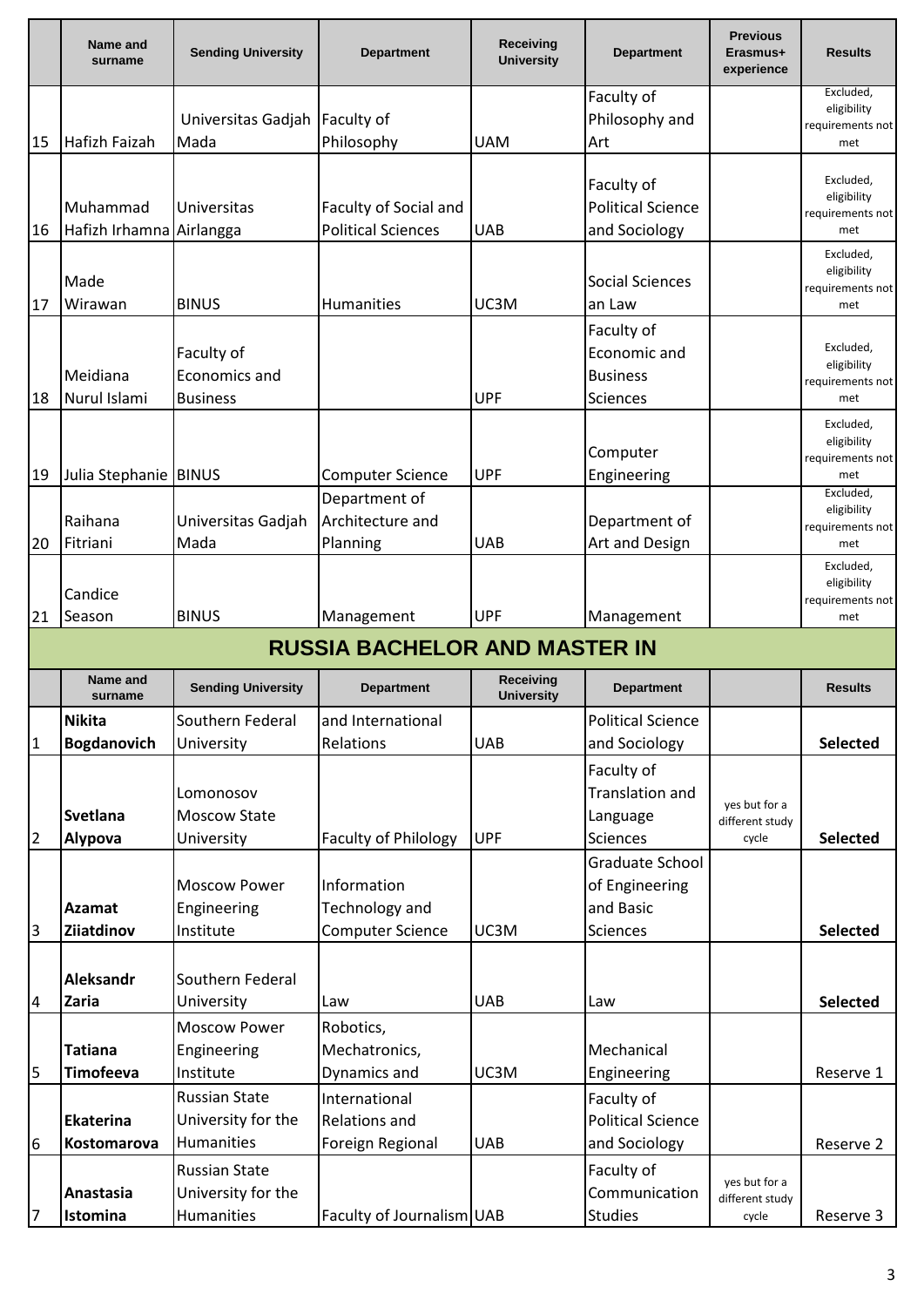|              | Name and<br>surname           | <b>Sending University</b>                  | <b>Department</b>                     | <b>Receiving</b><br><b>University</b> | <b>Department</b>                                                    | <b>Previous</b><br>Erasmus+<br>experience | <b>Results</b>          |
|--------------|-------------------------------|--------------------------------------------|---------------------------------------|---------------------------------------|----------------------------------------------------------------------|-------------------------------------------|-------------------------|
|              |                               |                                            |                                       |                                       |                                                                      |                                           |                         |
|              |                               | Lomonosov                                  |                                       |                                       | Advanced                                                             |                                           |                         |
|              | <b>Kristina</b>               | <b>Moscow State</b>                        | <b>Faculty of Materials</b>           |                                       | Nanoscience and                                                      |                                           |                         |
| 8            | Peranidze                     | University                                 | Science                               | <b>UAB</b>                            | Nanotechnology                                                       |                                           | Reserve 4               |
|              |                               | Lomonosov                                  |                                       |                                       |                                                                      |                                           |                         |
|              | Anna                          | <b>Moscow State</b>                        | School of World                       |                                       | Political and                                                        |                                           |                         |
| 9            | Kosiakina                     | University                                 | Politics                              | <b>UPF</b>                            | social sciences                                                      |                                           | Reserve 5               |
|              | Venera                        | <b>Russian State</b><br>University for the | Faculty of Art                        |                                       | Faculty of Arts<br>and Humanities,<br>University<br>School of Design |                                           |                         |
| 10           | Oganova                       | Humanities                                 | History                               | <b>UAB</b>                            | and Art                                                              |                                           | Reserve 6               |
|              |                               |                                            | International                         |                                       |                                                                      |                                           |                         |
|              | Ekaterina<br><b>Kovalenko</b> | Southern Federal                           | Institute of                          | <b>UAB</b>                            | Advanced                                                             |                                           |                         |
| 11           |                               | University<br><b>Russian State</b>         | Interdisciplinary                     |                                       | <b>English Studies</b>                                               |                                           | Reserve 7               |
|              | Elena                         | University for the                         |                                       |                                       | Faculty of                                                           |                                           |                         |
| 12           | Prokhorova                    | <b>Humanities</b>                          |                                       |                                       | Journalism                                                           |                                           |                         |
|              |                               |                                            | Faculty of Journalism UAB             |                                       |                                                                      |                                           | Reserve 8               |
|              |                               | <b>Russian State</b>                       |                                       |                                       | Faculty of                                                           |                                           |                         |
|              | <b>Vladislav</b>              | University for the                         |                                       |                                       | <b>Translation and</b>                                               |                                           |                         |
| 13           | Bondarenko                    | Humanities                                 | <b>Translation studies</b>            | <b>UAB</b>                            | Interpreting                                                         |                                           | Reserve 9               |
|              | Valeriia                      | Lomonosov<br><b>Moscow State</b>           |                                       |                                       | Faculty of<br>Political and                                          |                                           |                         |
| 14           | <b>Beliakova</b>              |                                            | Faculty of World<br>Politics          | <b>UPF</b>                            | <b>Social Sciences</b>                                               |                                           | Reserve 10              |
|              |                               | University                                 |                                       |                                       |                                                                      |                                           |                         |
|              | <b>Anna</b>                   | Lomonosov<br><b>Moscow State</b>           |                                       |                                       |                                                                      |                                           |                         |
| 15           | Samoilova                     | University                                 | Periodismo                            | <b>UPF</b>                            | Comunicación                                                         |                                           | Reserve 11              |
|              |                               |                                            | Robotics,                             |                                       |                                                                      |                                           |                         |
|              |                               | <b>Moscow Power</b>                        | Mechatronics,                         |                                       |                                                                      |                                           |                         |
|              | Elizaveta                     | Engineering                                | Dynamics and                          |                                       | Mechanical                                                           |                                           |                         |
| 16           | Petrichenko                   | Institute                                  | Strength of                           | UC3M                                  | Engineering                                                          | yes, for the same<br>study cycle          | Reserve 12              |
|              |                               | Lomonosov                                  |                                       |                                       |                                                                      |                                           | Excluded,               |
|              |                               | <b>Moscow State</b>                        |                                       |                                       |                                                                      |                                           | eligibility             |
| 17           | Evgeniia Berg                 | University                                 | Law                                   | <b>UPF</b>                            | Law                                                                  |                                           | requirements not<br>met |
|              |                               |                                            | <b>RUSSIA BACHELOR AND MASTER OUT</b> |                                       |                                                                      |                                           |                         |
|              | Name and<br>surname           | <b>Sending University</b>                  | <b>Department</b>                     | Receiving<br><b>University</b>        | <b>Department</b>                                                    |                                           | <b>Results</b>          |
|              | <b>Berta Musta</b>            |                                            |                                       |                                       | Centre for                                                           |                                           |                         |
|              | Capdevila                     |                                            |                                       |                                       | International                                                        |                                           |                         |
| $\mathbf{1}$ | Hergueta                      | <b>UPF</b>                                 | Humanities                            | <b>HSE</b>                            | <b>Student Mobility</b>                                              |                                           | <b>Selected</b>         |
|              | Hernández                     |                                            |                                       |                                       |                                                                      |                                           |                         |
| 2            | Lluís                         | <b>UPF</b>                                 | Law                                   | <b>HSE</b>                            | Law                                                                  |                                           | <b>Selected</b>         |
|              |                               |                                            |                                       |                                       | Faculty of World<br>Economy and                                      |                                           |                         |
|              | Lucía Álvarez                 |                                            | Faculty of social                     |                                       | International                                                        |                                           |                         |
| 3            | Páez                          | UC3M                                       | sciences                              | <b>HSE</b>                            | Affairs                                                              |                                           | <b>Selected</b>         |
|              | <b>Itziar Salazar</b>         |                                            |                                       |                                       |                                                                      |                                           |                         |
| 4            | <b>Caballero</b>              | <b>UPF</b>                                 | Humanities                            | <b>HSE</b>                            | <b>Political Science</b>                                             |                                           | Selected                |
|              | Georgia Louise                |                                            | Economics and                         | <b>HSE St</b>                         |                                                                      |                                           |                         |
| 5            | <b>Aitkin</b>                 | <b>UPF</b>                                 | <b>Business</b>                       | Petersburg                            | Economics                                                            |                                           | Reserve 1               |
|              |                               |                                            |                                       |                                       |                                                                      |                                           |                         |